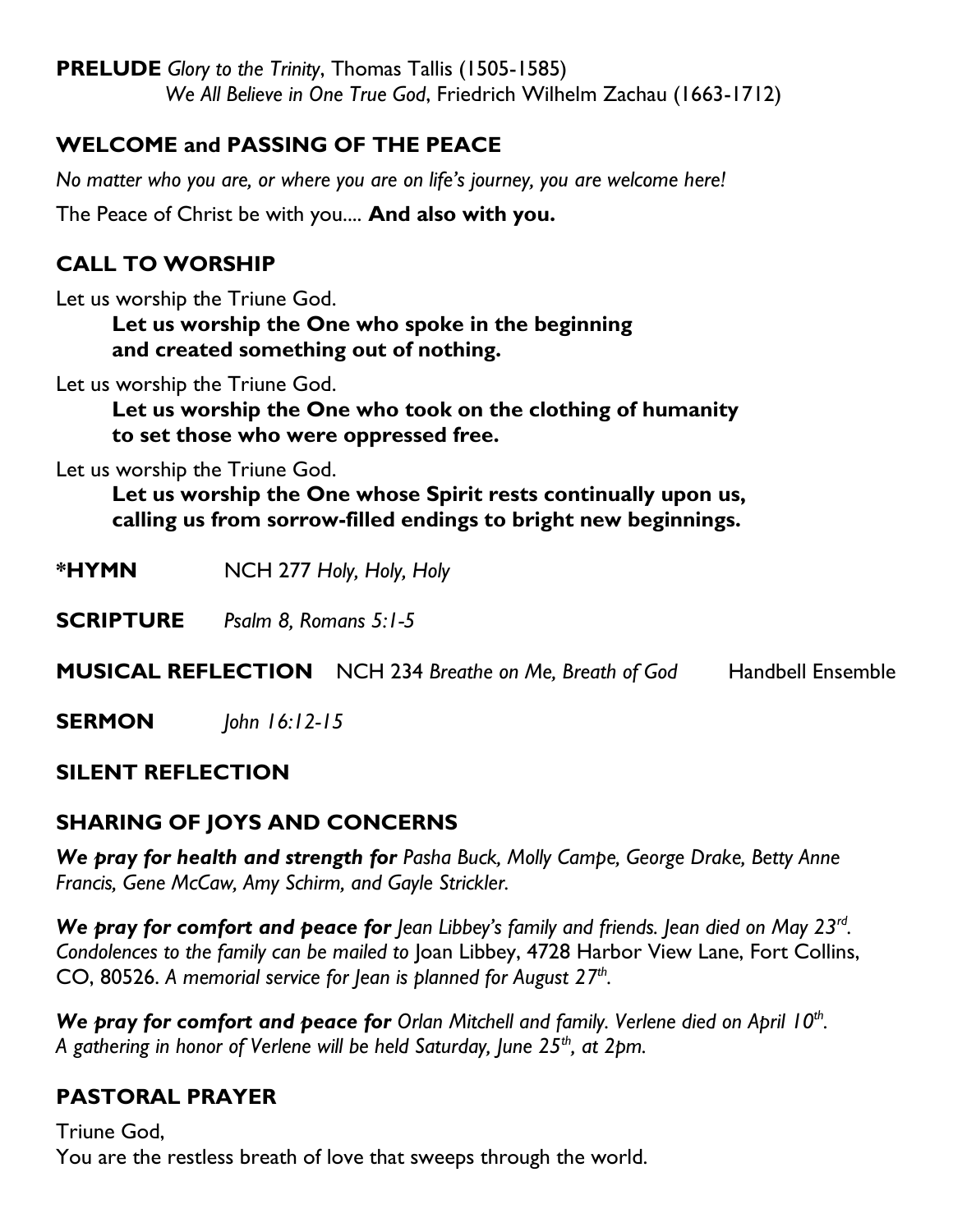You move where you will, breaking down barriers, Stirring hearts to change, making all things possible. Inspire each one of us to hunger and thirst for justice!

Come, Creator, Christ and Comforter, Sweep through our world bringing great change. May the bounty of your goodness be shared more justly, So all may share in the rich blessings of your creation. And, for us, bring transformation in our praying and living, So that we may act justly, love mercy, And walk humbly with you all the days of our lives. Amen.

#### **LORD'S PRAYER** *(Inclusive Version)*

**Blessed One, our Father and our Mother Holy is your name. May your love be enacted in the world. May your will be done On earth as in heaven. Give us today our daily bread And forgive us our sins as we forgive those who sin against us. Save us in the time of trial and deliver us from evil. For all that we do in your love, and all that your love brings to birth, and the fullness of love that will be are yours, now and forever. Amen.**

# **\*GRATITUDE FOR OFFERING & DOXOLOGY**

Praise God from whom all blessings flow, Praise God all creatures here below Praise God above ye heavenly hosts, Creator, Christ, and Holy Ghost

**\*HYMN** NCH 419 *Now Thank We All Our God*

#### **\*BENEDICTION**

May the advocate, God's Holy Spirit, sent in Christ's name,

teach you and remind you of Christ's words.

Do not let your hearts be troubled. Do not be afraid.

Christ's peace go with you. Christ peace, that the world cannot take away, be with you. Christ's peace, and the Spirit's presence, remain with you always.

**POSTLUDE** *Come Thou, Almighty God*, arr. Martin Stellhorn (1914-1984)

*\* please stand as you are able, in body or in spirit*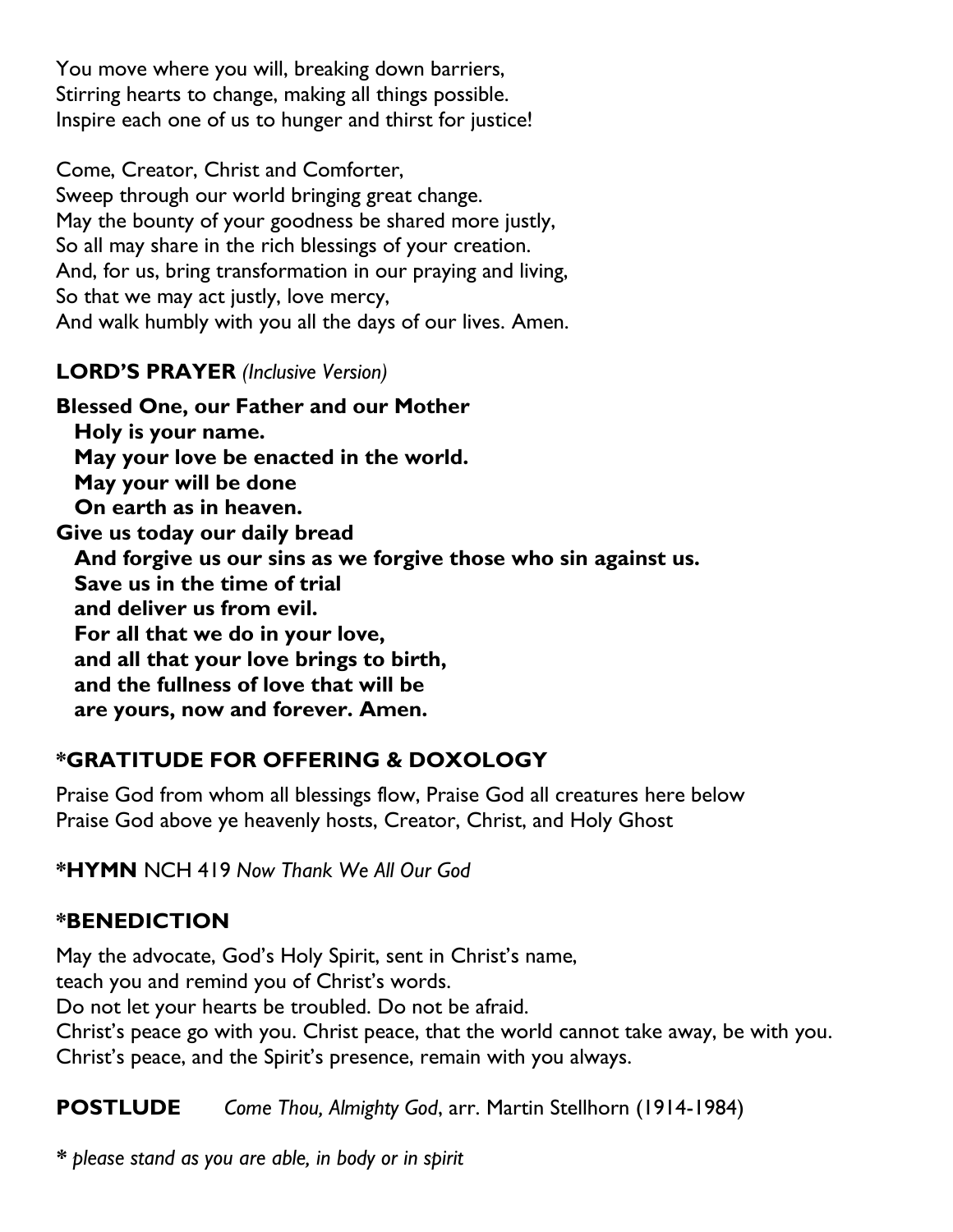#### **ANNOUNCEMENTS**

Church Administrator Elizabeth Haas will be on vacation 6/12 – 6/20. She will reply to phone messages and emails once she is back in the office on Tuesday the 21<sup>st</sup>. For maintenance emergencies, please contact Lee Walker at 641-990-7381. For other emergencies please contact Pastor Jessica at 319-883-1375.

Pastor Jessica will be away June 19 – July 9 for her Doctorate of Ministry Intensive. During that time, please contact Judy Scheer at 563-568-1943 for any pastoral care needs.

Guest Preacher Rev. John Chaplin will be joining us next Sunday, June 19<sup>th</sup>. Here is John's bio:

*I am a 5th generation Iowan, whose great-great grandparents homesteaded land in Delaware County near Sand Springs. I graduated with distinction from the University of Missouri-Kansas City School of* Pharmacy in 1978. I worked for many years at Dahl's Pharmacy (later Price Chopper) in the Des Moines *area. I finished out my pharmacy career in February of 2020, working part-time at Health Connections Pharmacy at Principal Financial.*

*My second career (in ministry) developed after completing the Learn Program, a part-time 3-year curriculum supported by the Iowa Conference of the UCC. I continued my quest for learning and enlightenment over the years with on-line studies, a summer session course at the Pacific School of Religion, a summer intensive in the chaplaincy department at Iowa Methodist (Unity Point) Hospital, a UCC History and Polity Course, and advanced training for Intentional Interim Ministry Practitioner. I* served as a licensed pastor for a number of years, doing interim work with UCC churches in Red Oak *and Mason City. Within the LGBTQ community, I have served as officiant and support for many couples with the momentous realization of marriage rights (rites) for same sex couples. On January 21, 2017, I was ordained by the Central Association of the Iowa Conference UCC.*

I have been a member of Urbandale UCC since 1994, where I previously served as adjunct minister for *LGBTQ Concerns & Community Outreach. I live in Des Moines and share a condo unit with my partner Michael and our spoiled rotten black lab named Patriot. Beside catering to Patriot's whims for long walks* and pup cups at Dairy Queen, I enjoy being "somewhat retired" and biking the trails around Des Moines.

I am appreciative of this faith community's welcome, both today and in the past when I have preached *or sung with the Des Moines Gay Men's Chorus.* 

#### **Worship Resources**

Call to Worship ~ from *Watch Night Service 2016,* written by Rev. J. Lee Hill, Senior Pastor, Christian Fellowship Congregational UCC of San Diego. Posted on [http://www.ucc.org/worship\\_worship-ways](http://www.ucc.org/worship_worship-ways)

Pastoral Prayer ~ posted on the Third Space website.<http://third-space.org.uk/blog>

Lord's Prayer ~ Copyright © 2003 Richard D. McCall, Associate Professor of Liturgy and Church Music, Episcopal Divinity School, Cambridge, Ma. Posted on the [Worship Well](http://www.theworshipwell.org/pdf/WOR_McCall3.pdf) website.

Benediction ~ written by Howard Carter, and posted on How in the World. <http://howard-carter.blogspot.ca/>